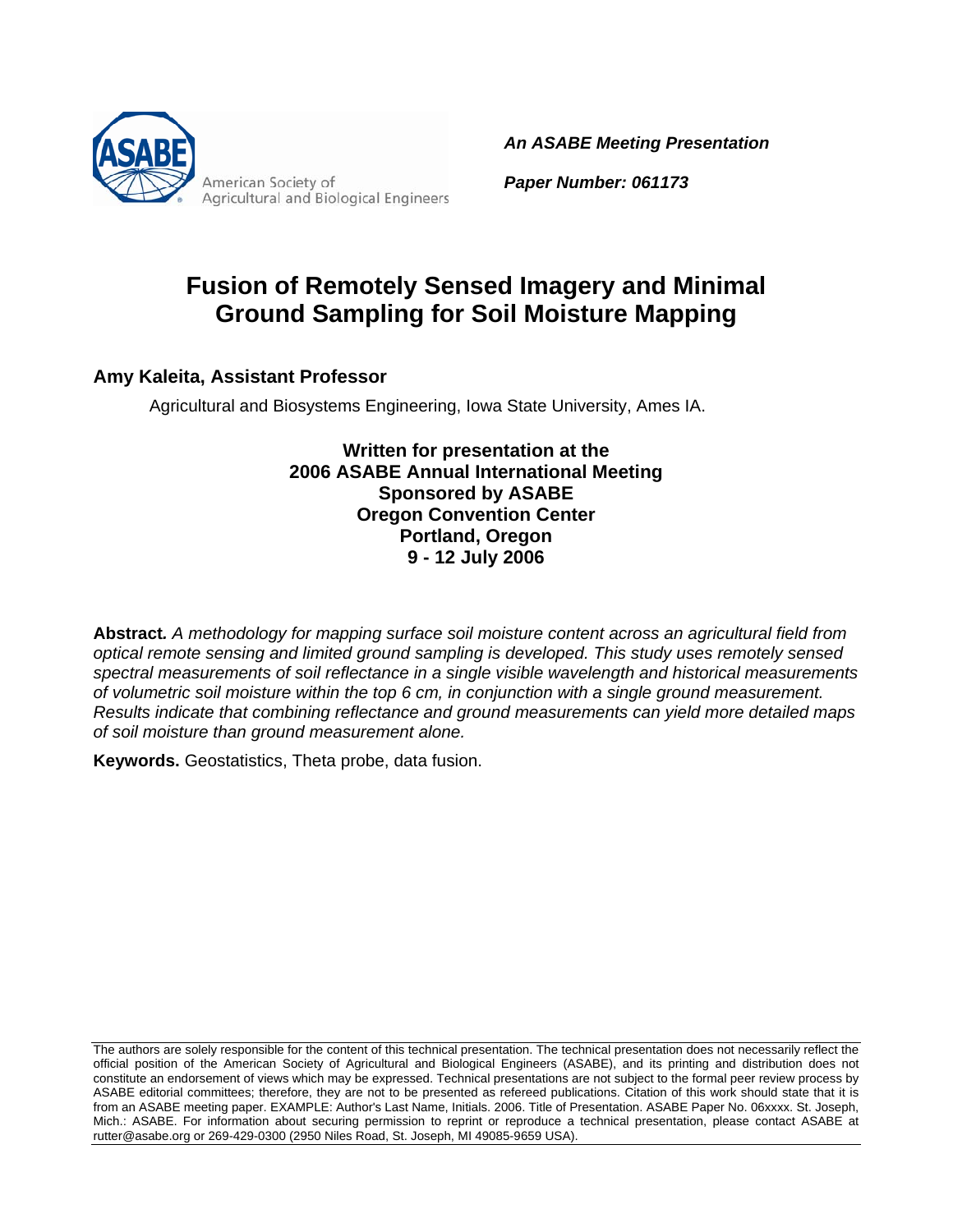### **Introduction**

Soil moisture is commonly defined as the amount of water in the top several meters of soil that interacts with the atmosphere through evapotranspiration and precipitation and is available for use by vegetation. In agriculture, knowledge of root zone soil moisture can aid in irrigation management and crop yield estimation. In hydrologic studies, knowledge of near-surface soil moisture is important for predicting runoff and erosion processes, which in turn dictate contaminant movement.

Traditionally, soil moisture is measured by *in situ* techniques such as gravimetric measurement of soil samples, or measurements from an imbedded sensor. These measurements, however, are essentially point measurements and in general do not adequately account for the spatial variability present in soil moisture. Furthermore, these measurements can be quite expensive and tedious to make, especially at a sufficiently fine sampling interval, which requires large numbers of measurements.

Remote sensing has the potential to provide measurements with better spatial resolution than can be achieved practically with *in situ* measurement. The most economical remotely sensed data for agricultural purposes is that in the visible and near infrared regions of the electromagnetic spectrum. Previous studies have explored the use of this type of data in estimating soil moisture content. Moran et al. (1994) and Gillies et al. (1997) explain a method for determining crop water deficit (which translates to soil moisture) using remotely sensed vegetation indices and surface temperatures. Muller and Décamps (2001) used simulated SPOT reflectance data derived from an aerial platform to model soil moisture over French agricultural fields under bare-soil conditions. Kaleita et al. (2005) determined that a linear relationship could be used to explain the variation in surface reflectance in the visible region by soil moisture content, but the maximum  $R^2$  for soil moisture models across the given study field was only 0.6. Thus, it is worth investigating the potential to combine remotely sensed data with other available data, in order to improve the resulting soil moisture map.

There are numerous ways to combine the ground truth and spectral reflectance data sets in a statistically meaningful way. Cokriging is one such approach. The major limitation of cokriging is that it requires a significant amount of data to establish semivariograms for both the primary data (in this case, the ground truth soil moisture) and the secondary data (in this case, spectral reflectance) and the cross-semivariograms between the two. Furthermore, there are restrictions placed on the properties of the variograms that are allowable for the cokriging scheme to function properly.

Wilson et al. (2005) present a method based on multiple linear regression for generating a spatial map of soil moisture based upon a combination of different data influential data, such as terrain attributes.

$$
\theta_{it} = \overline{\theta}_t + \sum_j \sigma_{\overline{\theta}_i} \cdot p_{\overline{\theta}_i T_j} \cdot \frac{\left(T_{ji} - \overline{T}_j\right)}{\sigma_{T_j}} + \varepsilon_i \tag{1}
$$

where  $\theta_i$  is the volumetric moisture content at location *i* and time *t*,  $\overline{\theta}_t$  is the areal mean soil moisture at time  $t$  ,  $p_{\bar{\theta},T_j}$  is the standardized partial regression coefficient of  $\theta$  on  $T_j$  at  $\bar{\theta}_t$  ,  $\sigma_{\bar{\theta}_t}$  is the areal standard deviation of soil moisture at  $\overline{\theta}_t$ ,  $T_{ji}$  is the spatial attribute  $j$  at location  $i$ , and  $\overline{T}_j$ ,  $\sigma_{T_j}$  is the areal standard deviation of the spatial attribute  $j$ , and  $\varepsilon_i$  is an error term.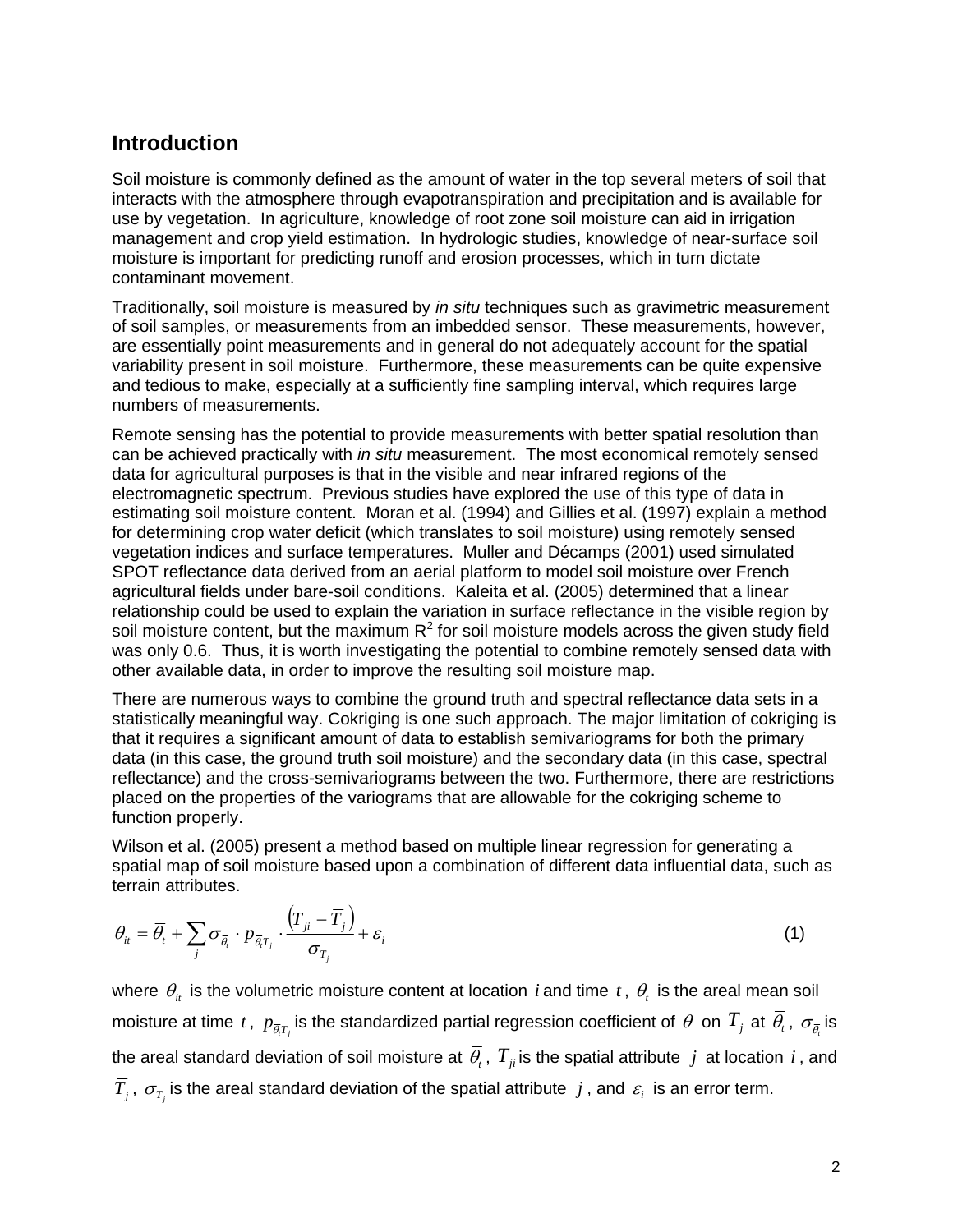One problem with this approach is that in order to establish the partial regression coefficients, one must have data of soil moisture and all attributes collocated in both time and space. This approach also assumes that all data sources are equally reliable.

The purpose of this study is to investigate a simpler variant of the MLR-based approach in order to use remotely sensed data in combination with an understanding of average soil moisture patterns within a given field.

# **Methods**

### *Study Area*

A university research farm field in Urbana, IL was used in this study. The Grein field is an 8.2 acre field with moderate topographic variation on the University of Illinois Agricultural Engineering research farm. During the 2002 growing season when this study was conducted, Grein was planted in corn, alternating planted strips with bare swaths used to relate moisture and soil surface reflectance over the course of the season. Both the surface soil moisture data and imagery were collected on 6/14/2002.

#### *Surface Soil Moisture Data*

Soil moisture measurements were made with the ML2x Theta Probe by Dynamax Inc. (Houston, TX). This is a dielectric sensor that sends a microwave signal and analyzes the reflected signal to measure dielectric constant of the soil. The Theta Probe output is a voltage reading, which is then converted to volumetric water content based upon calibration coefficients obtained by comparing Theta Probe readings to gravimetric sampling. The volume of soil contributing to this measurement for the Theta Probe is roughly a cylinder 60 mm wide and 60 mm long (the exact dimensions of this region of influence are difficult to determine precisely because they are a function of soil density and soil water content). In this study, the probe was inserted directly into the soil surface, resulting in soil moisture readings for roughly the top 2.5 inches of soil. A total of 86 sampled locations were used in this analysis.

#### *Aerial Hyperspectral Imagery*

An early-season aerial image of the Grein field during the 2002 season were also available. This image was acquired from the RDACS/H3 pushbroom sensor from NASA/ITD Spectral Visions (Mao, 2000). The spectral range of these images is from 472 to 826 nm, with 6 nm spectral resolution. The ground resolution is approximately 1 meter. Images were calibrated using placard reflectance data provided by Spectral Visions, and georeferenced prior to analysis through identification of known target locations on the ground. Figure 1 shows the 595 nm reflectance image. To reduce computational load because of the size of the image, only every 4th pixel in the easting and northing direction were maintained for analysis.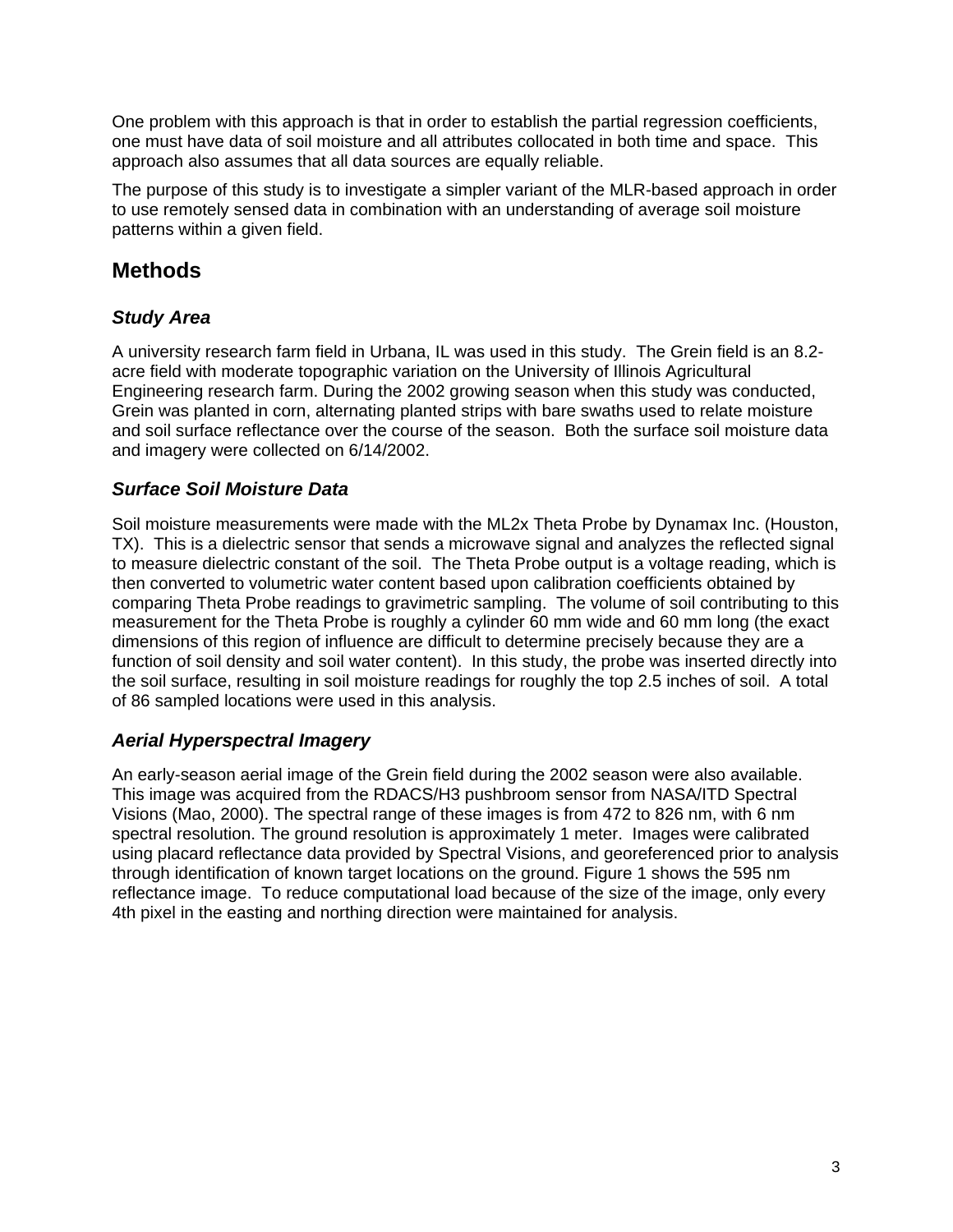

Figure 1. Aerial image for 6/14/02, 595 nm wavelength over the Grein field.

#### *Previous research*

Kaleita, et al. (2005) presented the relationship between surface soil moisture and groundbased reflectance data for this field, showing an inverse relationship between the two, particularly in the 500 – 600 nm region of the spectrum. A subset of this data, excluding one anomalous data set, is shown in figure 2.

A second study presented an analysis of ten days of moisture data collected at this field (Kaleita et al. 2004). This study found that a single base pattern of soil moisture accounted for approximately half of the variability in any given day's soil moisture pattern for this field. This temporally stable pattern represents the average fractional deviation from the field mean moisture, and is calculated from a series of observations from across the area in question as

$$
\delta_{it} = \frac{\theta_i - \overline{\theta}_t}{\overline{\theta}_t}
$$
\n(2a)

$$
\overline{\delta}_i = \frac{1}{m} \sum_{t=1}^m \delta_{it} \tag{2b}
$$

where  $\theta_i$  is the moisture at the *i*<sup>th</sup> location, and  $\bar{\theta}_i$  is the field average of all  $\theta_i$  on the *t*<sup>th</sup> sampling occasion,  $m$  is the total number of sampling occasions, and  $\delta_{it}$  represents the deviation in soil moisture of the  $i<sup>th</sup>$  location from the field average on the  $t<sup>th</sup>$  sampling occasion.

This pattern for the Grein field is shown in figure 3 along with elevation data.

Numerous researchers have observed that there are locations within a given area that have consistent behavior relative to the areal average moisture content (Vachaud et al. 1985,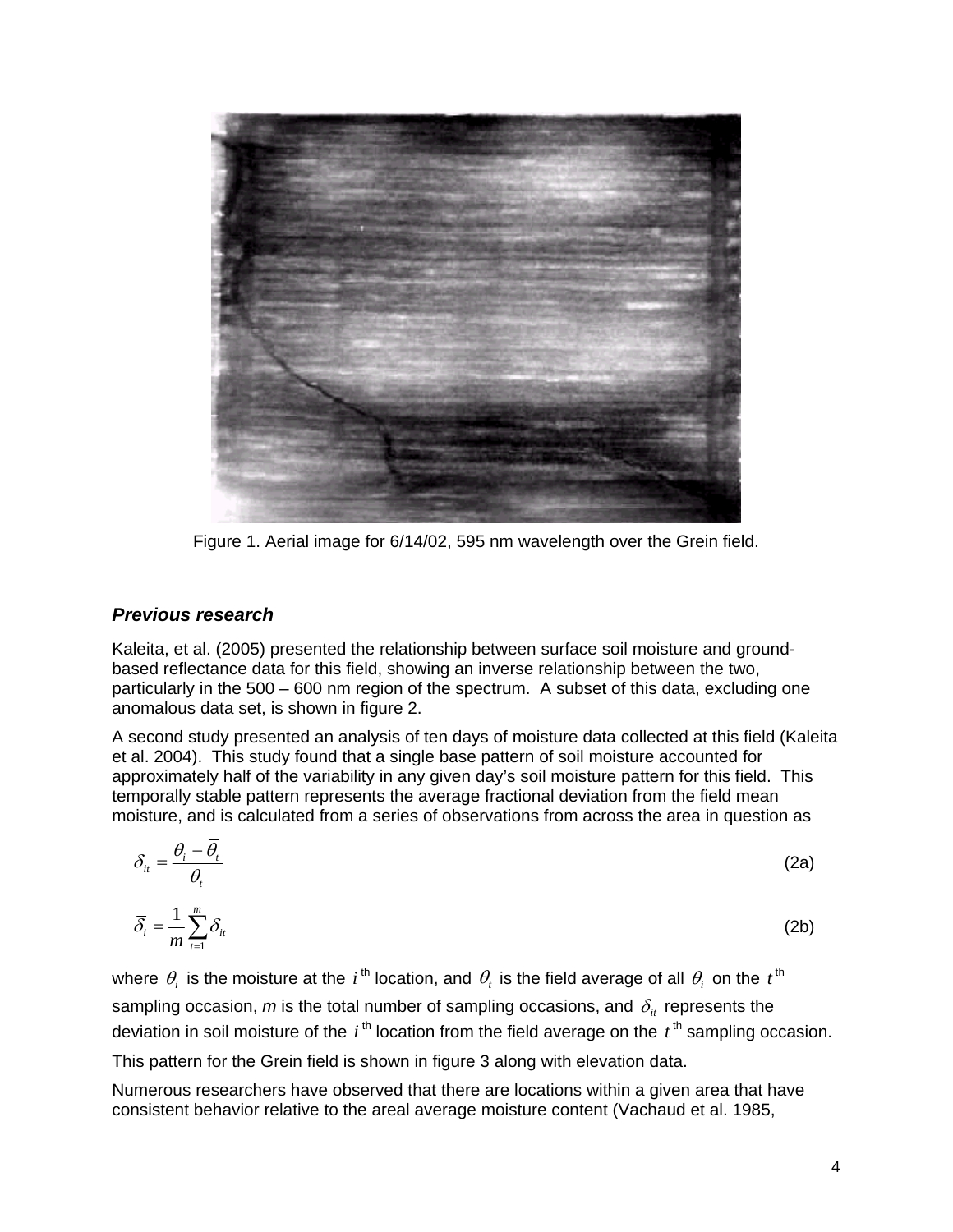Grayson and Western, 1998). Measurement at one of these "average soil moisture monitoring sites" can provide consistent estimates of  $\overline{\theta}$ , from just one location. Kaleita et al. (2004) found that a particular location in the northeast section of the Grein field consistently had a moisture content within 0.01 of the field average.



Figure 2. Relationship between surface reflectance at 595 nm and near-surface gravimetric soil moisture content, based on Kaleita et al. (2005).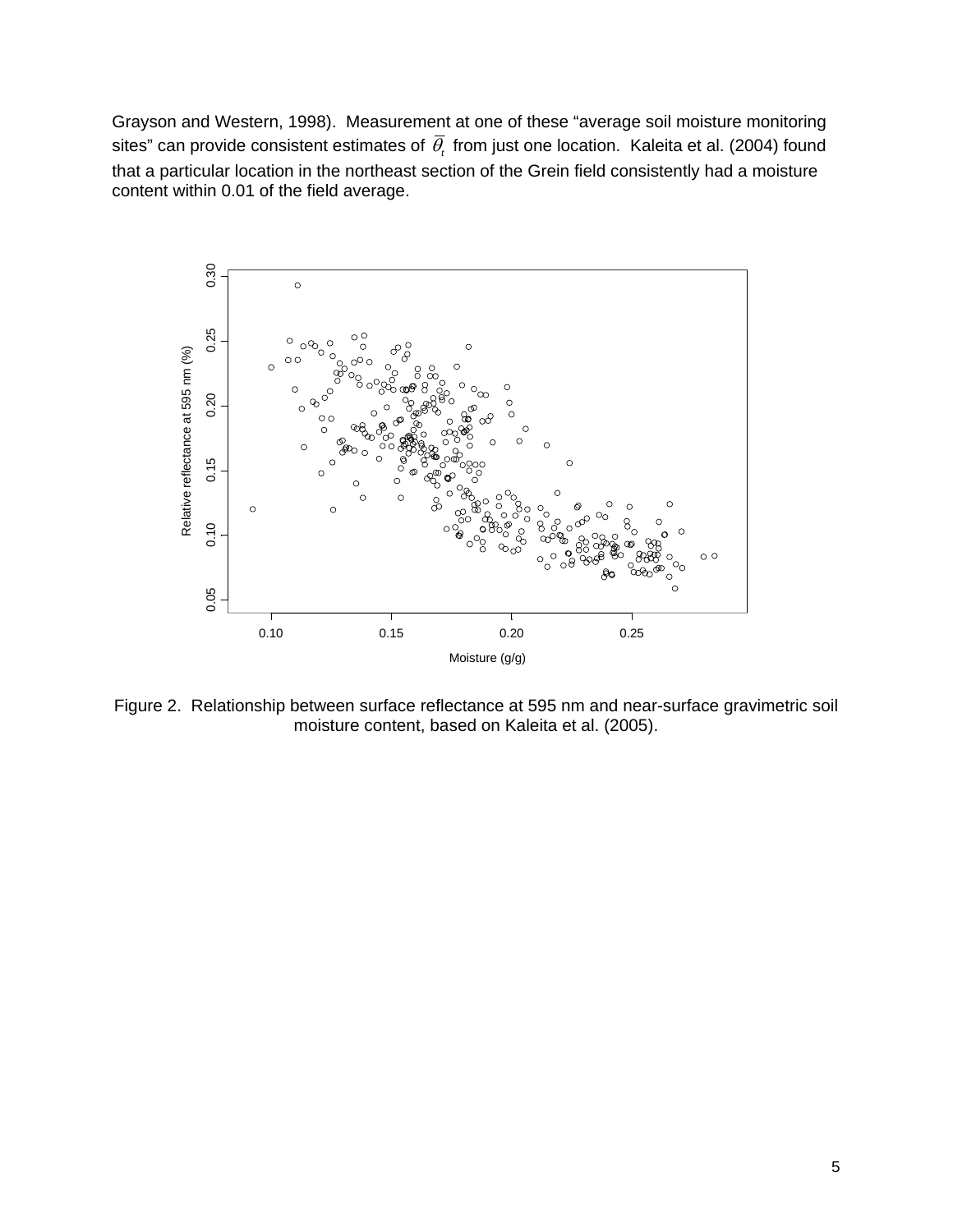

Figure 3. Temporally stable base pattern of near-surface soil moisture for the Grein field, built from 10 observations of distributed gravimetric soil moisture. Values represent fractional deviation from the field average moisture content. Elevation values in meters are also given. (Kaleita et al. 2004).

#### *Data Analysis*

Equation (1) was reformulated as

$$
\theta_{i,t} = \overline{\theta}_t + W_{\delta} b_{\delta} (\overline{\theta}_t \times \overline{\delta}_t) + W_R b_R (R_{it} - \overline{R}_t)
$$
\n(3)

where  $W_{\delta}$  and  $W_{R}$  are the weightings for the temporally stable base pattern  $\overline{\delta_{i}}$  and the reflectance image data  $R_i$  respectively, and  $b_\delta$  and  $b_R$  are the individual single linear regression coefficents of  $\overline{\delta_i}$  and the reflectance image data  $R_i$  on  $\theta$ . Using the single linear regression coefficients rather than the multiple linear regression coefficients means that the model can be built using data from different points in space and time. In this case, the relationship between  $R_{it}$  and  $\theta$  is taken from the data presented in Kaleita et al. (2005). Also,  $b_{\delta}$  is assumed to be 1, because for every incremental change in  $(\bar{\theta}_{i} \times \bar{\delta}_{i})$  there is theoretically an equal incremental change in  $\theta_{i,t}$ .

For this study, we give equal weighting to both the remotely sensed image and to the temporally stable base pattern. The temporally stable pattern explained 52% of the variance in the ten-day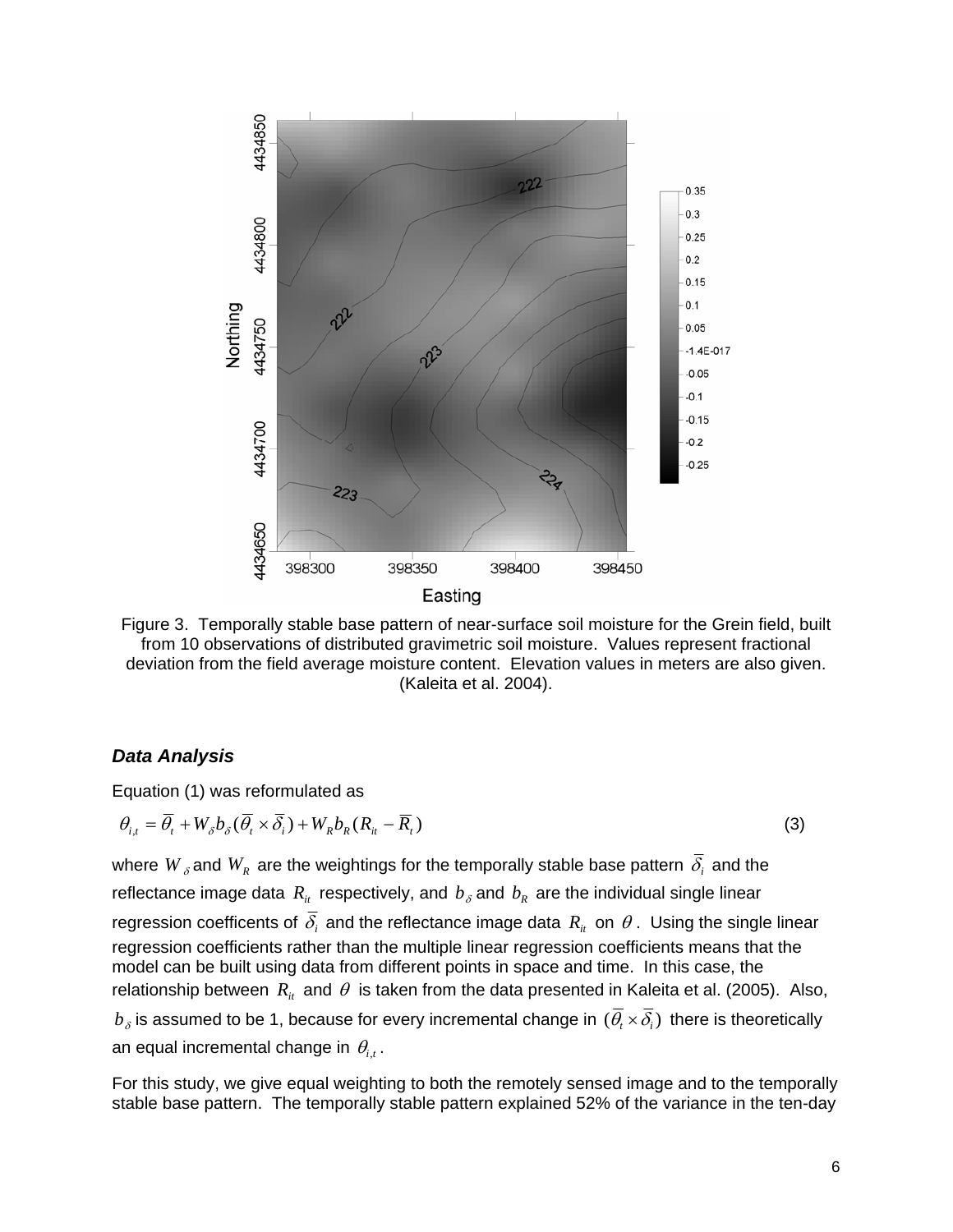moisture data set, while the reflectance data in the 595 nm waveband explained 47% of the variance in the soil moisture data collected from this field. While these explained variances are not relative to one another, we elected to use them as a basis for setting  $W_{\gamma} = W_{\gamma} = 0.5$ . This arbitrary choice potentially allows for data from different sources and at different resolutions to be used in combination with each other.

# **Results**

Figure 4 shows the results of applying equation (3). Also shown are the observed volumetric moisture content data from that day.



Figure 4. Results of the data fusion scheme overlain with ground truth data. The shading scale and legend represent volumetric surface soil moisture. Easting and Northing are given in UTM.

This map captures some of the features of the observed data, such as the wet portion in the southeastern section of the field and the dry section in the northeastern section of the field. It also captures the wet ephemeral waterway in the southwestern section of the field, which some of the observed data correspond to also. The range of moisture values in the observed and estimated moisture contents are similar, as are the variances. The resulting map misses other features, such as the size of the wet region in the southeastern section of the field, and the level of wetness of the region around [398330, 4434800].